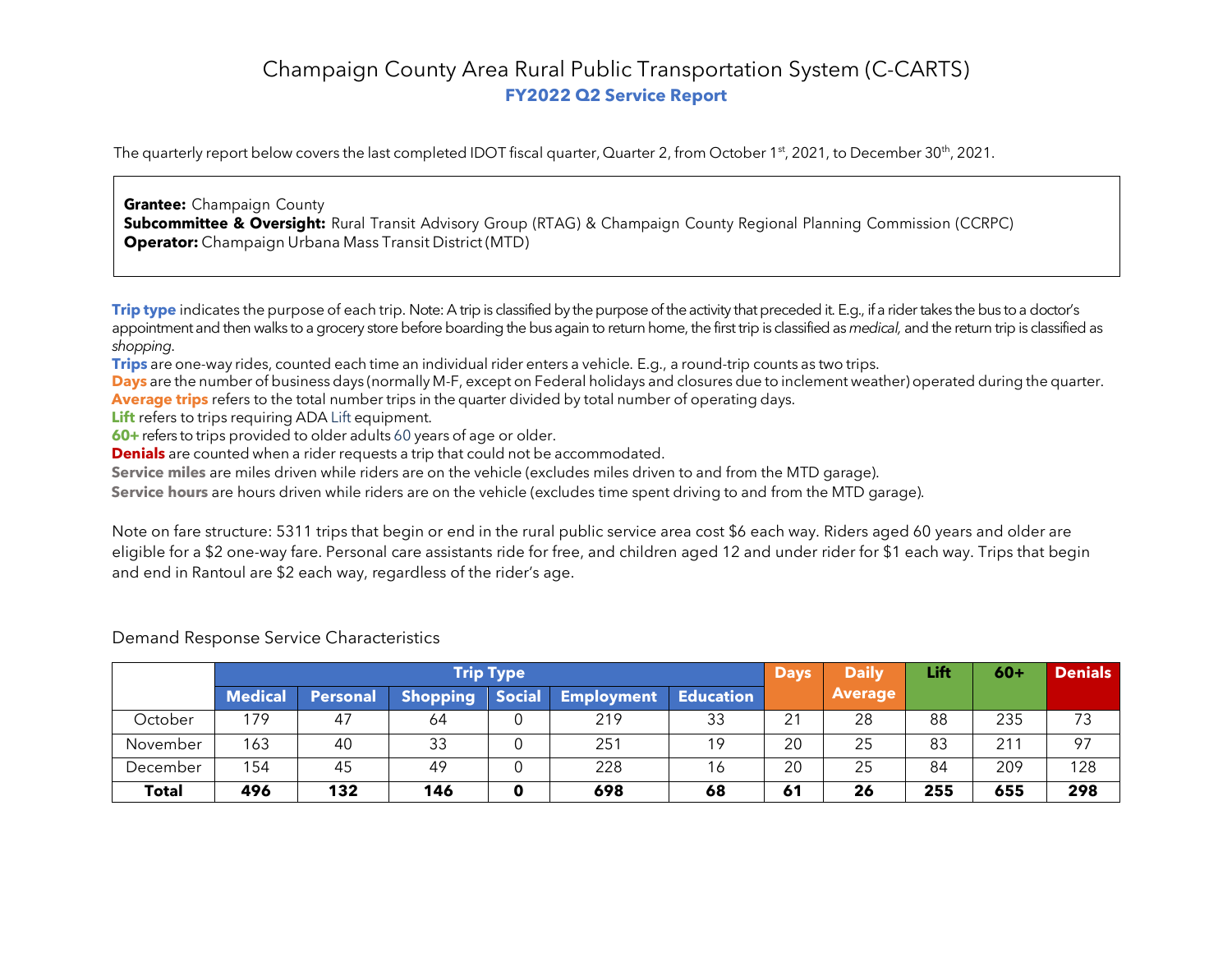# Champaign County Area Rural Public Transportation System (C-CARTS) **FY2022 Q2 Service Report**

## Systemwide Service Characteristics

|              | <b>DR Trips</b> | <b>FR Trips</b> | <b>Total Trips</b> | <b>Service Miles</b> | <b>Service Hours</b> |
|--------------|-----------------|-----------------|--------------------|----------------------|----------------------|
| October      | 542             | 1,430           | 1,972              | 22,196               | 1,057                |
| November     | 506             | 1,366           | ,872               | 17,711               | 918                  |
| December     | 492             | 1,290           | 1,782              | 23,953               | 939                  |
| <b>Total</b> | 1,540           | 4,086           | 5,626              | 63,860               | 2,914                |

Note: DR = Demand Response | FR = Fixed Route

#### Grant Funding

|    | Project  | Service  | Total    | Expended | Remaining | Expended  | Remaining | Total              | Total              |
|----|----------|----------|----------|----------|-----------|-----------|-----------|--------------------|--------------------|
|    | Income   | Contract | Revenue  | Federal  | Federal   | State     | State     | Expended           | Remaining          |
|    |          | Revenue  |          |          |           |           |           | <b>Grant Funds</b> | <b>Grant Funds</b> |
| Q1 | \$28,050 | \$28,050 | \$28,050 | \$75,155 | \$153,871 | \$75,155  | \$648,697 | \$150,310          | \$727,413          |
| Q2 | \$37,326 | \$26,087 | \$37,326 | \$74,178 | \$4,538   | \$128,049 | \$520,648 | \$202,227          | \$525,186          |
| Q3 |          |          |          |          |           |           |           |                    |                    |
| Q4 |          |          |          |          |           |           |           |                    |                    |

Note: Figures in this table are rounded to the nearest dollar amount.

Note: The total FY22 state award is \$723,852. The total FY22 federal award is \$153,871. The combined FY22 state and federal award amount is \$877,723.

## C-CARTS Registered Riders

|      | Population<br>(2010 Census) | <b>Community</b> | <b>October</b><br><b>New Riders</b> | <b>November</b><br><b>New Riders</b> | <b>December</b><br><b>New Riders</b> | <b>Total Served</b> | % Population<br><b>Served</b> |
|------|-----------------------------|------------------|-------------------------------------|--------------------------------------|--------------------------------------|---------------------|-------------------------------|
|      |                             |                  |                                     |                                      |                                      |                     |                               |
| DRZ1 | 22,171                      | Dewey            |                                     |                                      |                                      | 16                  |                               |
|      |                             | Fisher           |                                     |                                      |                                      | 31                  |                               |
|      |                             | Foosland         |                                     |                                      |                                      |                     |                               |
|      |                             | Gifford          |                                     |                                      |                                      | 23                  | 10.5%                         |
|      |                             | Ludlow           |                                     |                                      |                                      | 34                  |                               |
|      |                             | Penfield         |                                     |                                      |                                      | 14                  |                               |